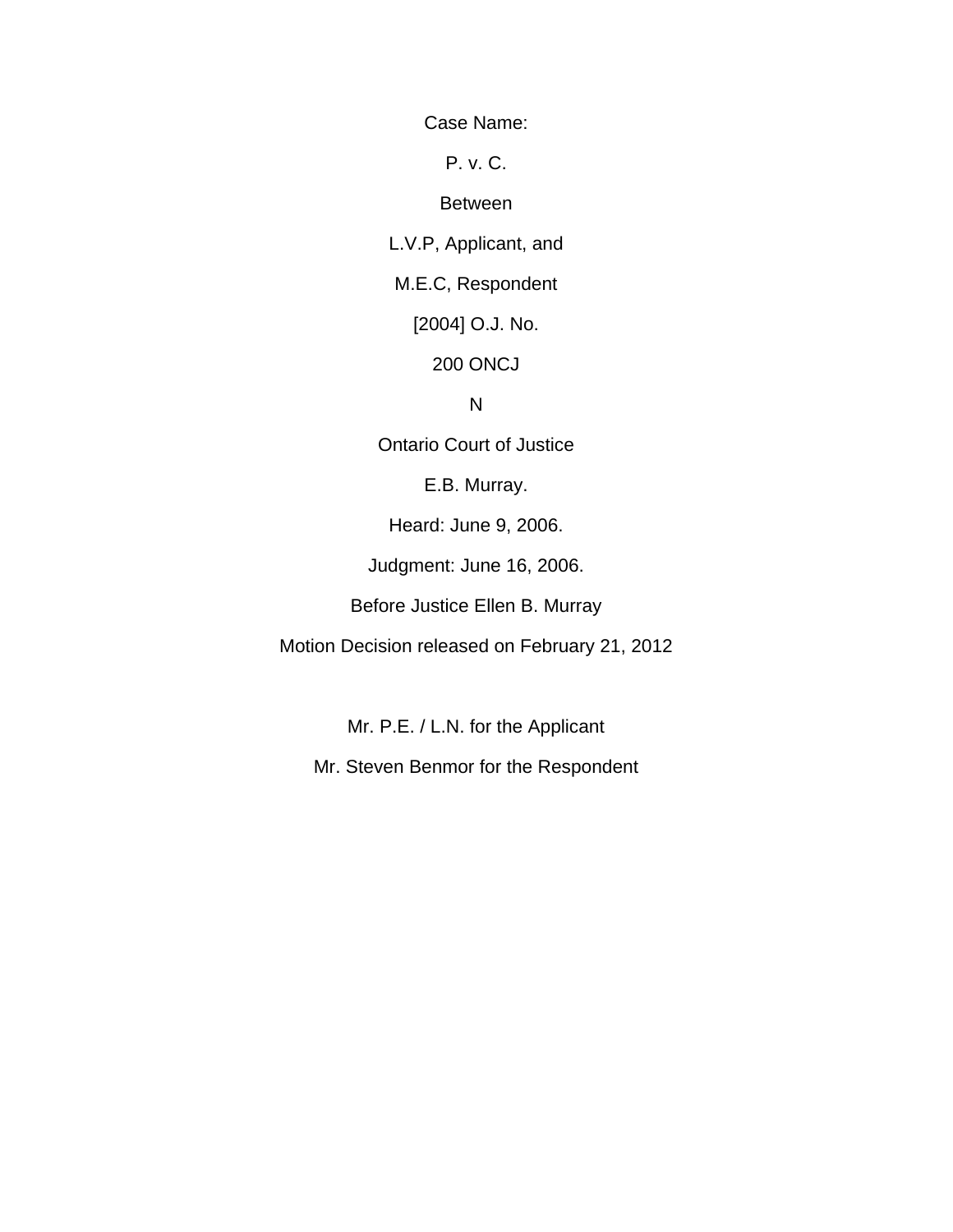- 1. The Applicant and the Respondent are mother and father of the children J.P.C, born April 9, 2003, and M.R.C, born July 14, 2004. This court made an order in a default hearing on October 12, 2006, which provided that the Respondent have no access to the children; that he be restrained from contacting the Applicant; and that he pay child support. A previous order had granted the Applicant custody of the children.
- 2. The "no access" order was made on the basis of the Applicant's evidence that the Respondent was a violent man, an alcoholic and cocaine addict, who had endangered the life of his daughter M.R.C.
- 3. Almost two years ago, the Respondent commenced a variation motion, seeking access to the children and rescission of arrears of support. He says that he has successfully completed treatment for substance abuse, and wants his daughters to have a relationship with him.
- 4. The Respondent was unsuccessful in his efforts to serve the Applicant. On October 18, 2010 , an order was made for substituted service on the Applicant's mother in T.O.; the Applicant had been living with her mother at the time of the 2006 order. The Applicant did not respond, On December 10, 2010, I made an order for access at a supervised access centre, with the Applicant to attend an intake appointment by January 7, 2011. The Applicant did not respond, Finally on October 18, 2011, I made an order that the Applicant attend court and produce the children on November 14, 2011. On November 14th, counsel for the Applicant attended, but the Applicant and the children did not.
- 5. The Applicant filed material in which she stated that she had been unaware of this proceeding until quite recently, and was unable to attend. She is living in D. with her spouse, B.M., and daughters J.P.C and M.R.C, as well as O.F., the Applicant's daughter from a previous relationship.
- 6. The Applicant is opposed to any access at this time between the daughters J.P.C and M.R.C as well as the Respondent.
- 7. A trial on the Respondent's motion to change has been scheduled for June 2012. I gave trial directions providing that evidence in chief by the parties and other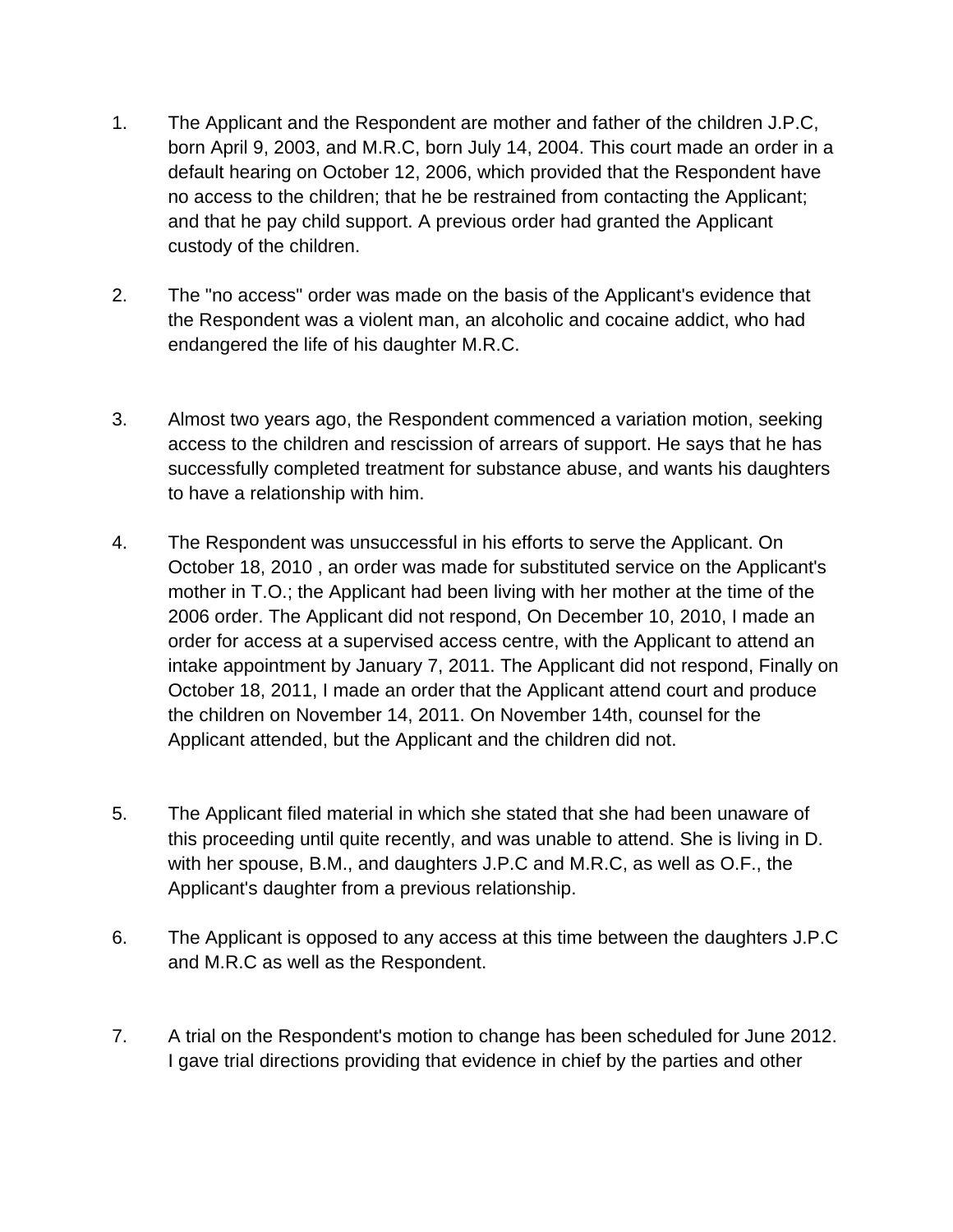witnesses shall be given by way of affidavit, allowing the Respondent to give additional limited viva voce evidence in chief.

- 8. Each party brings a number of pre-trial motions. This is my decision on those motions,
	- 1. The Applicant seeks orders;
	- 2. Allowing the Applicant and Mr. B.M. to be cross-examined by Skype at trial;
	- 3. Directing the T.O. Police Service to provide a copy of all police records, incident reports End officers' notes concerning the Respondent to the Applicant's solicitor;
	- 4. Directing the Respondent to provide e .71sive disclosure;
	- 5. Asking that the court set aside or stay 1-,s orders of December 10, 2010, and October 18, 2011.
- 9. The Respondent seeks orders:
	- 1. Directing the Applicant to provide extensive disclosure;
	- 2. Vacating the order of October 12, 20' the order which he seeks to vary.

# **CROSS EXAMINATION BY SKYPE**

- 10. The Applicant's request that she and her spouse be permitted to have their cross-examinations conducted on Skype is opposed by the Respondent.
- 11. The Applicant requests that cross-examinations be conducted in this way for two reasons:
	- She and her spouse are financially unable to travel to T.O. for the trial. The cost of airfare for the Applicant and Mr. B.M. would be approximately \$2000.
	- Either the Applicant or Mr. B.M. must stay in their home in D. to care for the children.
- 12. Mr. B.M. is the sole financial support for the Applicant, J.P.C, M.R.C., and O.F. His income is \$72,000 annually, earned from his post-doctoral position at the University of A. The Applicant and the children moved to D. with Mr. B.M. in August 2011, when he began work. The Applicant has been unable to secure employment in D.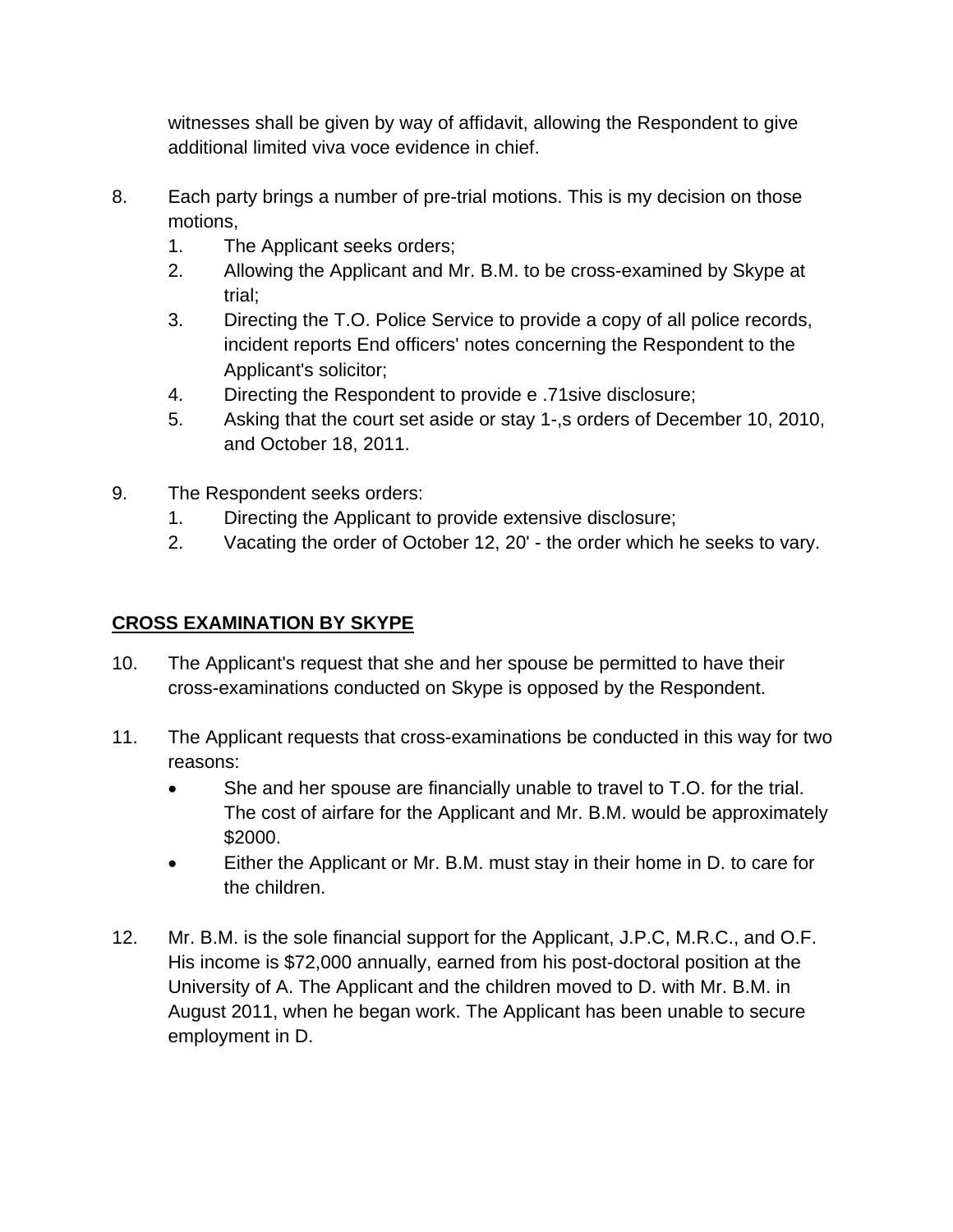- 13. Expenses for the family exceed Mr. B.M.'s income by approximately \$1600 monthly. Major expenses include tuition of \$18,000 annually for the three children at a private international school; rent of \$2000 monthly; and \$6,000 paid annually to V., another daughter of the Applicant from a prior relationship, to assist with her post-secondary expenses. Neither the Applicant nor Mr. B.M. has savings or other significant assets. In addition to Mr. B.M.'s hefty student loans, the parties owe about \$25,000 on credit card debt. The Applicant is not assisted in meeting daughters J.P.C and M.R.C's expenses by the Respondent, as he does not pay child support.
- 14. The Applicant and Mr. B.M. have been unable to return to T.O. to visit family since their departure in August 2011 and have no plans to do so in the foreseeable future because of their financial situation.
- 15. The Respondent submits that he will be prejudiced if the Applicant can't and her spouse are permitted to be cross-examined by Skype. His lawyer argues that the "ebb and flow of cross-examination" will likely be hampered if he has to "rely on technology to transmit my question and then to transmit the answer". He submits that it will be impossible for a judge to assess the Applicant's demeanour, a crucial task as her credibility is in issue in this case,
- 16. The Applicant offers uncontradicted evidence about the operation of Skype:
	- "Skype is a free computer program that allows people to make video conferencing calls over the internet in real-time for free, To make a video conferencing call, both parties only need a computer that is connected to the Internet, a microphone, and a web camera (which many computers have built-in). The connection between computers can remain open for hours without any charge.
	- Skype is well-known for its clear quality. It has a built-in tester to ensure that the call will go through without problem and constantly detects the bandwidth of the Internet connection so that it can determine and adjust handling the line of communication. Skype video conference calling can now take place in high definition,"
- 17. If I allow the motion, this trial can be heard in courtroom equipped for the presentation of electronic evidence, with the video imaging shown on individual screens for counsel and the judge, and with a large screen facing into the courtroom.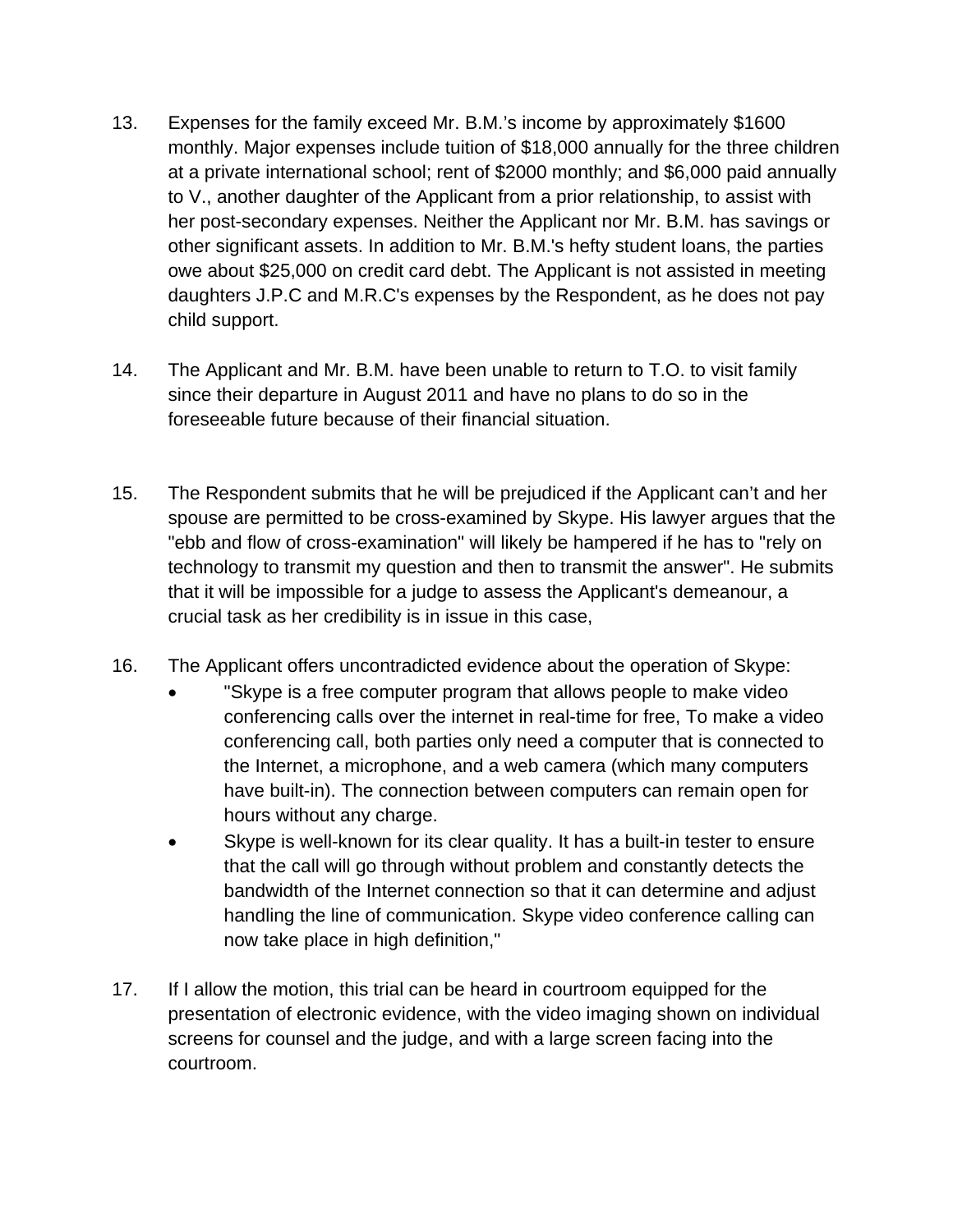#### **Statutory Framework**

- 18. The Family Law Rules do not address the issue of participation in a trial by video conference. Rule 14(8) does allow a party to participate in a motion for temporary relief by video conference.
- 19. Rule 1.08 of the Rules of Civil Procedure deals with participation by video conference at any stage of a case. If a matter is not adequately covered in the Family Law Rules, Rule 1(7) of the allows reference to the Rules of Civil Procedure to assist in deciding the issue by analogy, The relevant sections of Rule 1.08 are set out below.

#### **TELEPHONE AND VIDEO CONFERENCES**

#### Where Available

- 1.08 (1) If facilities for a telephone or video conference are available at the court or are provided by a party, all or part of any of the following proceedings or steps in a proceeding may be heard or conducted by telephone or video conference as permitted by subrules (2) to (5):
- 1. A motion (Rule 37).
- 2. An :application (Rule k).
- 3. A status hearing (Rale 48.14).
- 4. At trial, the oral evidence of a witness :t ;.d the argument.
- 5. A reference (Rule 55.02),
- 6. An appeal or a motion for leave to appeal (Rules 61 and 62).
- 7. A proceeding for judicial review. .
- 8. A pre-trial conference or case conference

……

1.08 (3) If the parties do not consent, the court may, on motion or on its own initiative, make an Order directing a telephone or video conference on such terms as are just.

………

### *Factors to Consider*

1.08 (5) In deciding whether to permit or to direct a telephone or video conference, the court shall consider,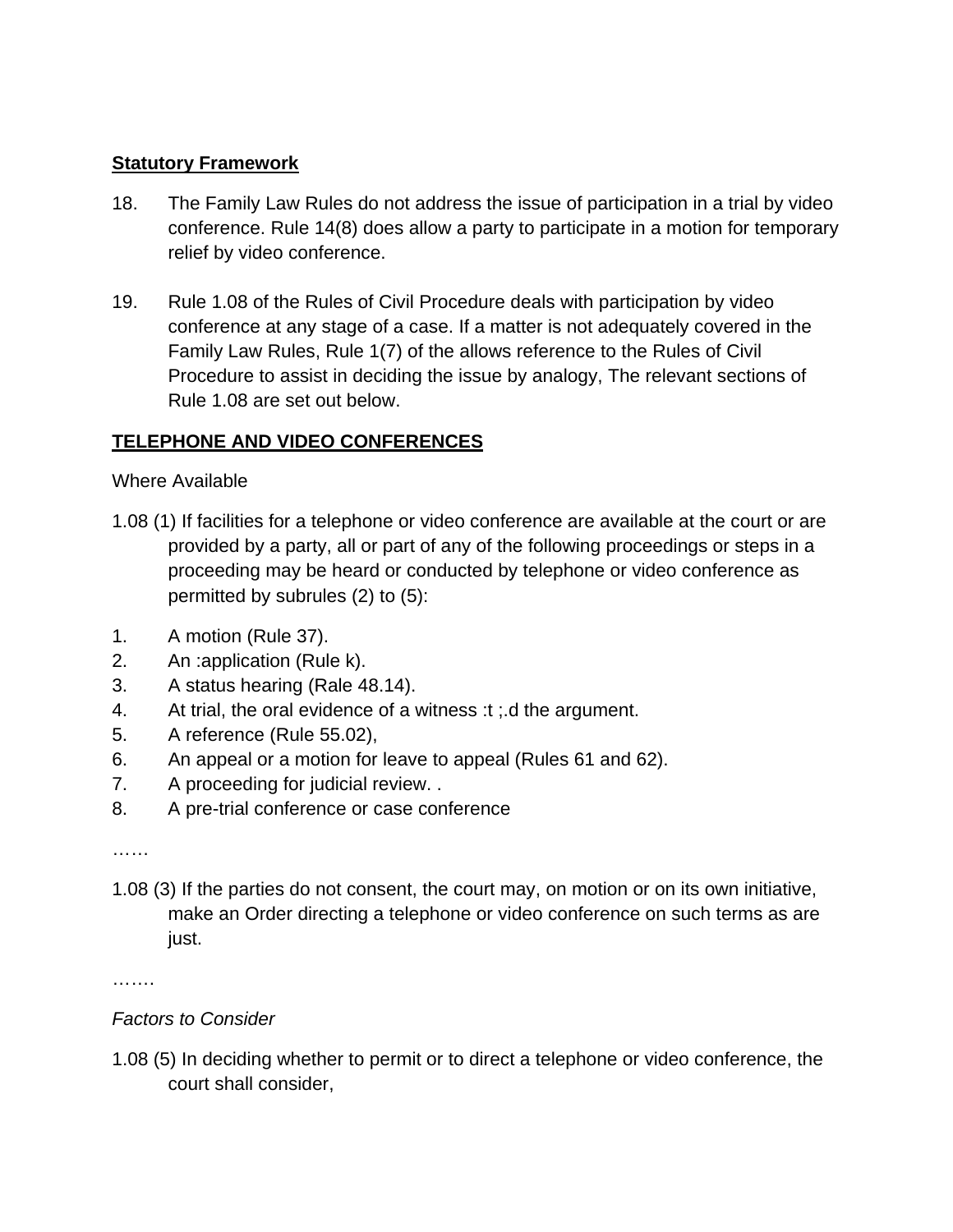- (a) the general principle that evidence and argument should be presented orally in open court;
- (b) the importance of the evidence to the determination of the issues in the case;
- (c) the effect of the telephone or video conference on the court's ability to make findings, including determinations about du-, credibility of witnesses;
- (d) the importance in the circumstances of the case of observing the demeanour of a witness;
- (e) whether a pa or lawyer for a party is unable to attend because of infirmity, illness or any other reason;
- (f) the balance of convenience between the party wishing the telephone or video conference and the party or parties opposing-, and
- (g) and other relevant matter.

### **Analysis**

21. My analysis of the issue is set out in reference to the factors in Rule 1.08(5), and the Family Law Rules,

### *The primary objective*

- 22. I approach this analysis through the lens of the primary objective of the Family Law Rules: "to enable the court to deal with cases justly". This includes:
	- ensuring that the procedure is fair to all parties;
	- saving expense and time;
	- dealing with cases in ways that are appropriate to its importance and complexity; and
	- giving appropriate court resources to while taking account of the need to give resources to other cases.

### *Evidence should be presented orally in open court*

- 23. It is a general principle in both civil and criminal cases that, there is a trial, that evidence at trial should be presented orally in open court . That principle is reflected in Rule 1.08 (5) (a), and in the criminal cases cited by the Respondent, It is important to note, however, that it is not every case in which a litigant is entitled to a trial with. viva voce evidence.
- 24. This case is a motion to change a final order, not an application of first instance. Pursuant to Rule 15 of the Family Law Rules, such a motion is to be determined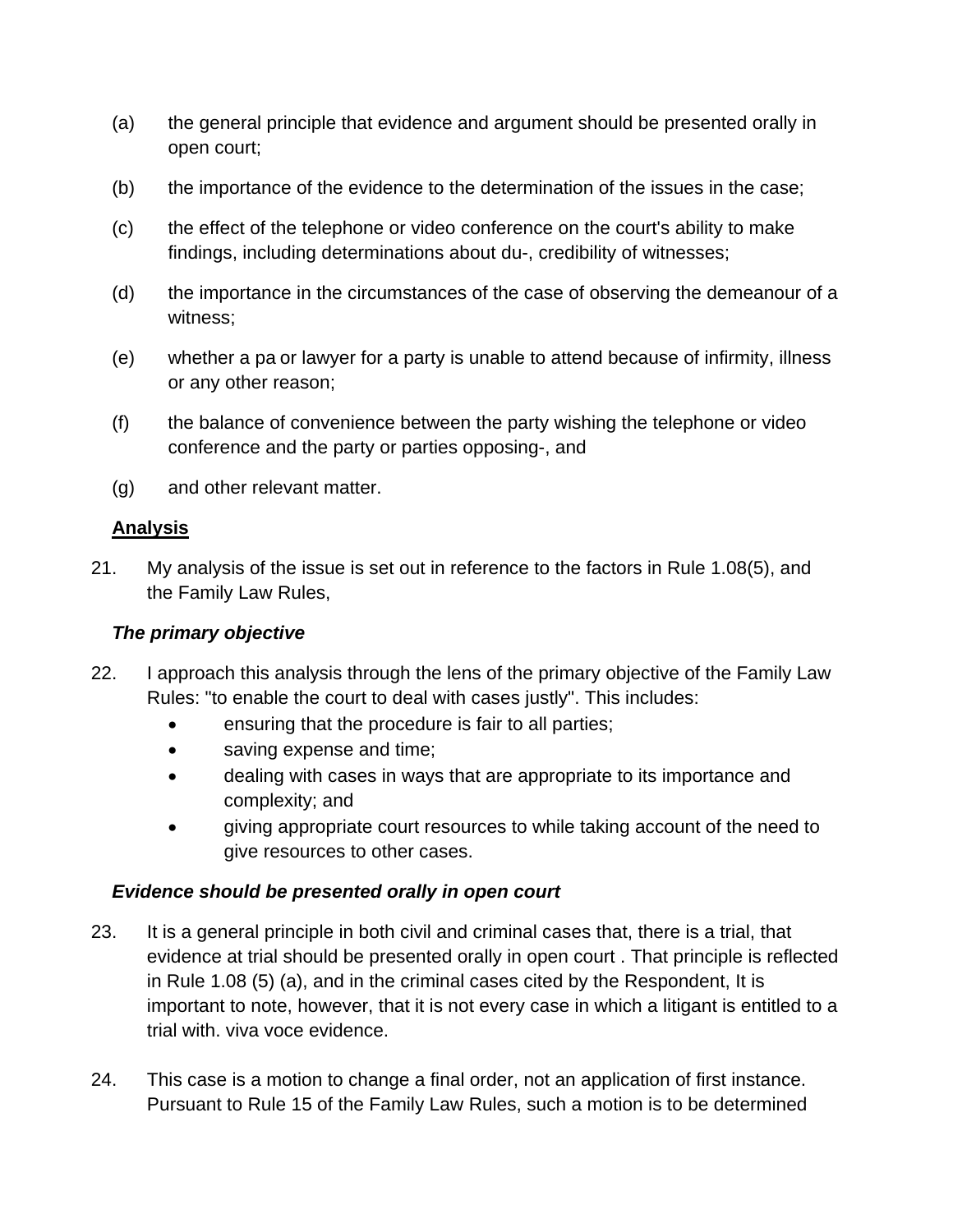based on affidavit evidence and not a viva voce hearing, unless the court is of the opinion that another process is required to dispose of the matter justly. I have already decided that in this case evidence in chief will be introduced by affidavit, and that viva voce cross-examination will be permitted. The trimmer in which that cross-examination will be conducted is within the court's discretion.

### *Importance of the evidence*

25. The Applicant does not argue that her evidence is unimportant. She will testify as to her experiences with the Respondent and the reasons why she believes that access is not in the children's best interests, as well as to the children's current circumstances. The presiding judge will be called upon to assess the credibility of the Applicant as well as of the Respondent.

# **Effect of video-conferencing on court's ability to make findings and determine credibility**

- 26. In my view, if the technology that facilitates the video conference operates effectively, then the court will be able to observe the Applicant and make judgements about her credibility.
- 27. Other courts have found that is possible to make findings of fact and decisions about credibility based on video conference evidence. In Wright. v. Wasilewski, 2001 O.J. 248, a personal in case, Master Albert observed that while attendance of a witness in person is always preferable, that:
	- Video conferencing is an interactive technology. It is conducted in real time. The [witness]...[is] able to see and hear what is going on in the courtroom\_ Those in the courtroom in Toronto are able to see and hear the witness 'live'. Questions can be asked and answered, Examinations in chief, cross-examinations and redirect examination could be conducted live, though not in person.
	- "...evidence presented by videoconfuencing ....gives the [trier of fact] an opportunity to observe the demeanour of the witness and hear the inflections of voice and other visual and verbal cues that are part of oral testimony," and that
	- videoconferencing evidence can " provide the evidence necessary for the judge and jury to reach a just determination of the claim on its merits" and is "a reasonable and appropriate alternative".
- 28. Master Albert permitted 20 witnesses, including medical experts, to give evidence by way of video-conference. The Applicant cites similar decisions in several civil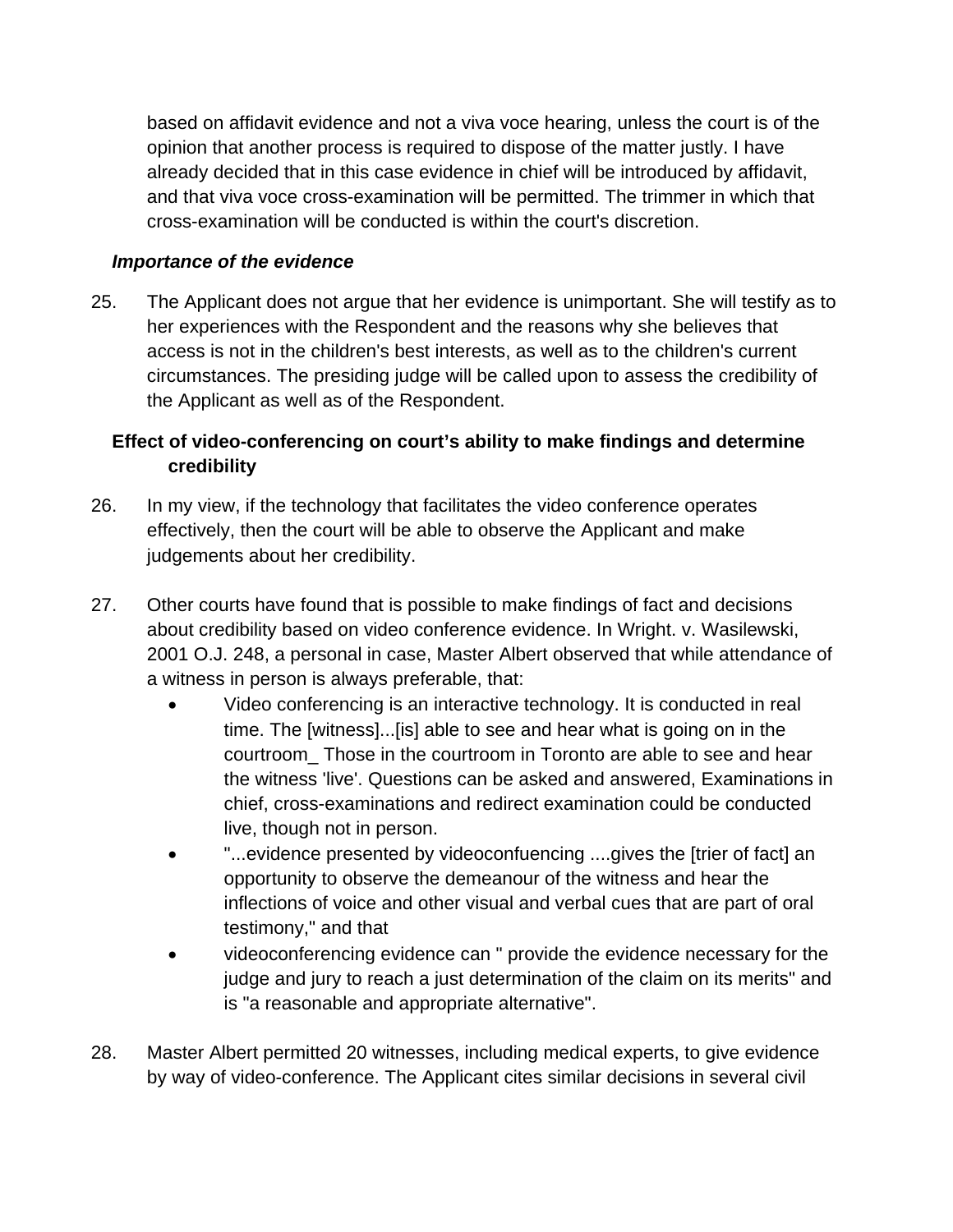cases, including family proceedings, in which courts have permitted such evidence from witnesses, including parties.

- 29. The Respondent's counsel relies upon a number of criminal cases in which the court did not permit evidence to be given by video conference. Under section 714.1 of the Criminal Code, a court has discretion to allow such evidence if it is appropriate in all the circumstances, including
	- the location and personal circumstances of the witness;
	- the costs that would be incurred if the witness had to be physically present; and
	- the nature of the witnesses anticipated evidence.
- 30. Courts in those cases were concerned that taking evidence by video link would impede the effectiveness of defence counsel's cross-examination and thus "compromise the accused's right to make full answer and defence". Many of these cases involved motions by the Crown to allow video conference evidence because of the cost of transporting the witness to the place of trial.
- 31. It is worth noting that there are other criminal cases decided under section 714.1 in which video conference evidence was permitted because of a complainant's personal circumstances, including the cost of travelling to trial. These were cases of domestic assault and sexual assault in which assessment of the credibility of the complainant was crucial; judges in those cases found that they were not hampered in any substantial way in making credibility assessments.
- 32. If video conference evidence is permitted, it is important that the party who is presenting such evidence liaise with court administration in advance of the hearing to insure that the proposed video link is workable and effective.
- 33. The Applicant deposes that she and her spouse are unable to attend the hearing because they cannot financially afford the trip, and secondarily because one of them must stay in D. to care for the children. The Respondent, in opposing the motion, refers to criminal cases in which courts have found that the cost to the Crown of transporting an important witness to trial is not, in and of itself, a sufficient reason to permit video-conference evidence.
- 34. The Applicant did not address whether she has the ability to borrow further to finance a trip to T.O. to attend the hearing. I will assume for the purpose of this motion that she is able to incur further debt.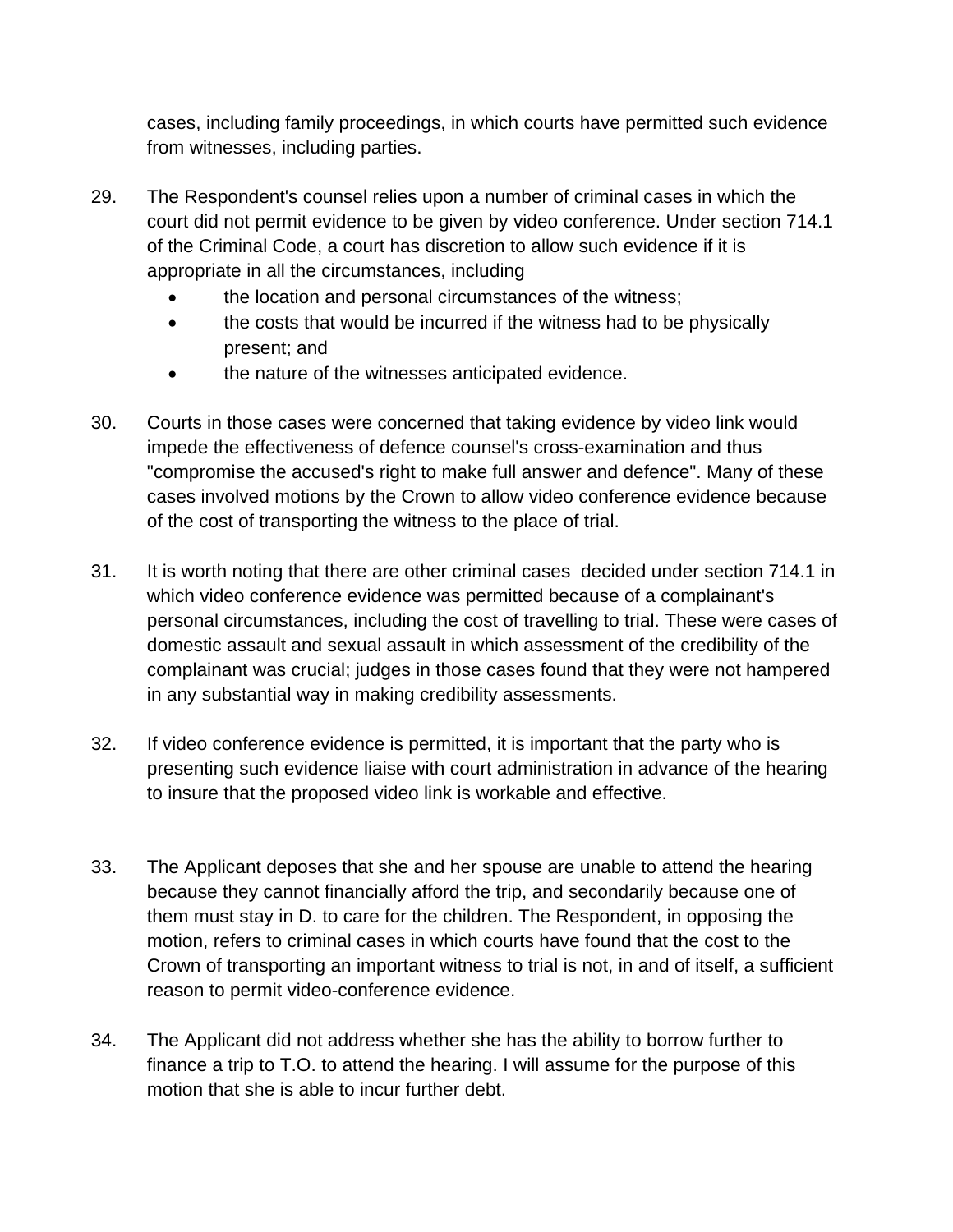35. Having said that, I observe that the Applicant and her spouse are already heavily in debt and are solely responsible for the support of daughters J.P.C and M.R.C as well as O.F. If I require them to travel to T.O. to be cross-examined, that decision will place further financial pressure on their household by requiring that they borrow \$2,000 to finance the trip. This decision will affect the household in which the children reside,

#### **Balance of convenience**

- 36. It is clear to me that the balance of convenience on this motion favours the Applicant. With the conditions which I set out 1;,.F.iow, the Respondent should suffer little or no prejudice in his counsel's ability to cross-examine. The crossexamination will be conducted in real time, and the "lag" which counsel fears in the transmission of questions and answers should not exist. Requiring the Applicant and her spouse to travel to T.O. would have a negative impact on their already financially -stretched household, and would be damaging to the children's best interests.
- 37. Cross-examination of the Applicant and Mr. B.M. by Skype will be permitted. The Applicant shall bear any of the costs incidental to facilitating this video conference. Applicant's counsel shall contact court administration well in advance of the trial to insure that the connection between the facilities to be used in D. and Courtroom 1E in T.O. is effective.

### **RESPONDENT'S POLICE RECORD**

38. The Respondent consents to the relief requested, provided that the Applicant bears any costs associated with the production and that he receive a copy of such records. My order is that the T.O. Police Service provide the records requested to the court, so that they may be redacted if necessary with respect to information concerning third parties. After screening by the court, these records will be released to counsel for the Applicant and the Respondent.

### **DISCLOSURE REQUESTED**

39. The respondent requests extensive disclosure of information and documents from the Applicant. No objection is raised by the Applicant to the disclosure requested. The Respondent is entitled to disclosure that is relevant to the issues in the case. I order disclosure from the Applicant of the documents and information set out in Schedule "A" by at least 30 days before trial.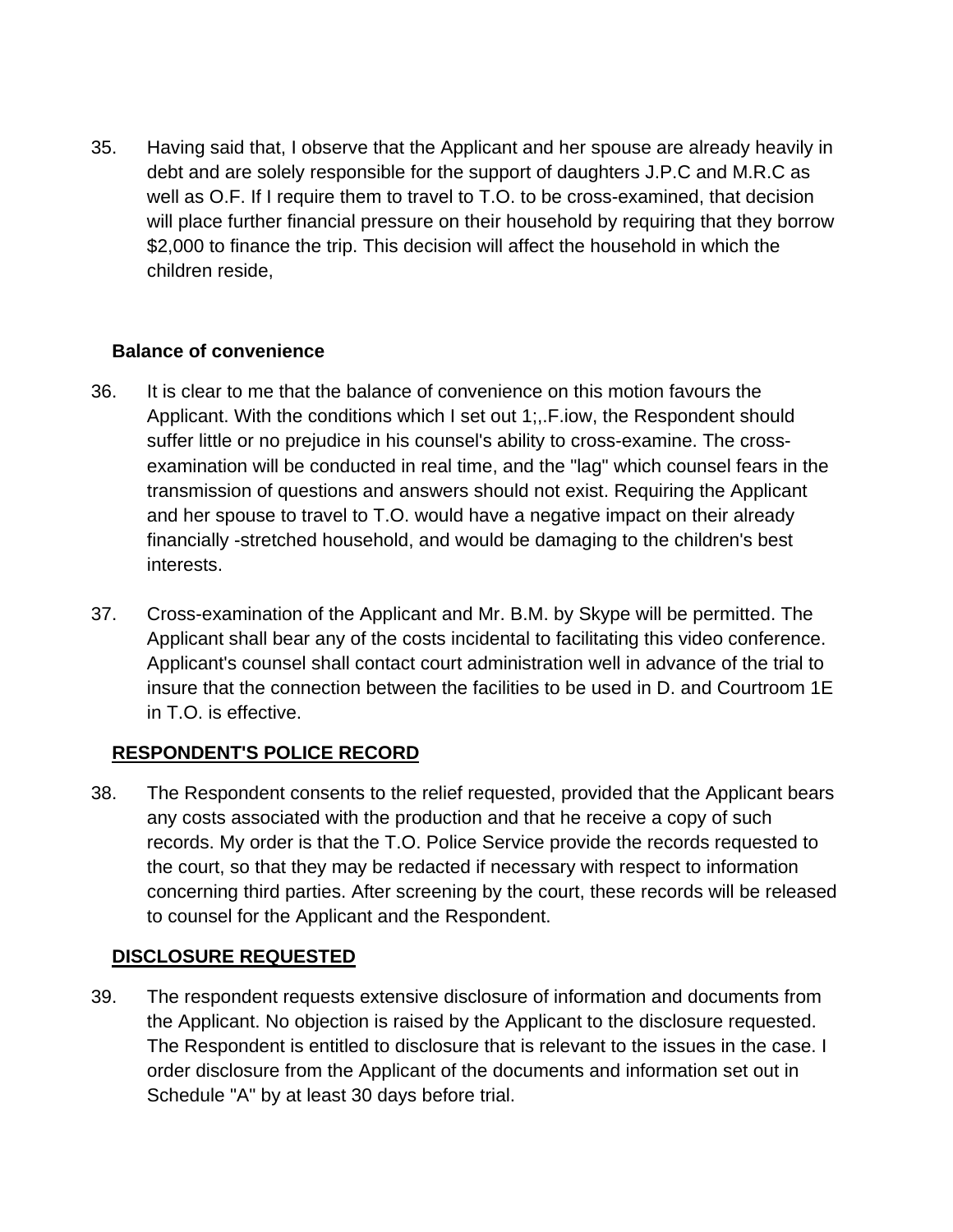40. The Applicant also requests extensive disclosure from the Respondent. The Respondent agrees to much of the disclosure requested, but questions the relevance of some requests for his financial history. Given that the Respondent seeks to set aside the support order of October 12, 2006 and to rescind arrears, and given that he denies the Applicant's original evidence that he did not contribute to the family's support during cohabitation, this :financial information is relevant. I order disclosure from the Respondent of the documents and information set out in Schedule "B" by at least 30 days before trial.

### **PRIOR ORDERS**

- 41. My orders of December 10, 2010, and October 18, 2011 required the Applicant to take certain actions on or before specific dates. Those dates have come and gone. The Applicant asks that the orders be set aside or stayed, saying that she was unaware of the case until shortly before November 14, 2011. I am not persuaded that this was the case, given her former lawyer's contact with the Respondent's lawyer shortly before the case began, and the substituted service in October 2010 upon the Applicant's mother, whom she had listed as an emergency contact with the children's school in E. The issue of when the Applicant became aware of this case will no doubt be determined by the trial judge.
- 42. To the extent that my order of December 10, 2010 may be interpreted as providing that the Applicant has a current obligation to produce the children in T.O.
- 43. for supervised access, I order that it be stayed. The issue of what access to the Respondent, if any, is in the children's best interests will be decided by the trial judge.
- 44. I decline to set aside my order of October 12, 2006, as requested by the Respondent. This is part of the very relief he seeks in his motion to change. It is undisputed that this order was made after the Respondent had an opportunity to file an answer and did not do so.
- 45. If the Applicant is pursuing a claim for costs, counsel should serve and file written submissions of no more than two pages within 15 days. The Respondent shall serve and file reply submissions of no more than two pages with 15 days of service upon him of the Applicant's submissions.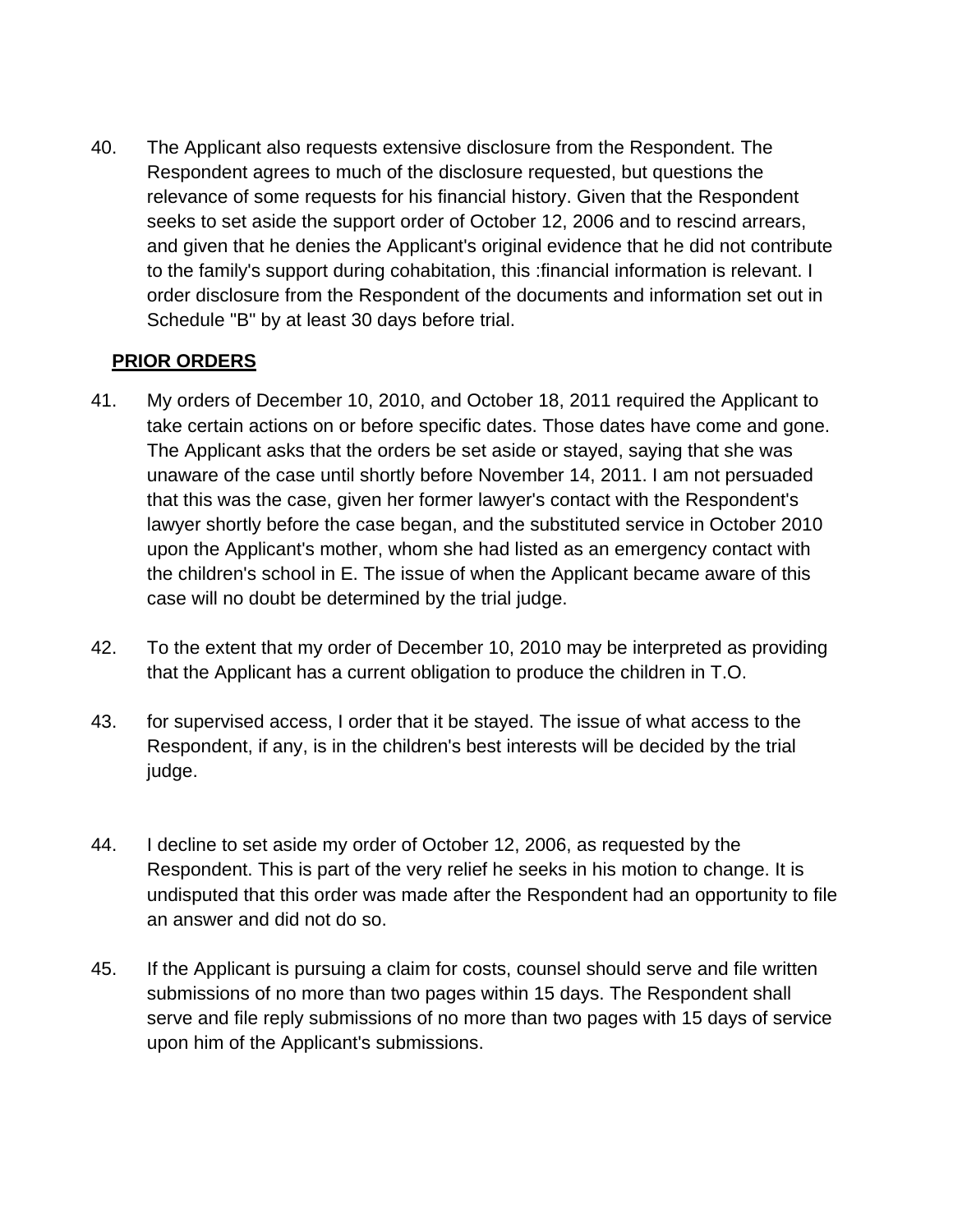February 21, 2012

# Schedule A

- 1. Date that the children, J.P.C, born April 9, 2003, and M.R.C., born July 14, 2004, ("the children") last resided in T.O.;
- 2. Date that the Applicant re-located with the children to A.;
- 3. Date that the children last resided in A.;
- 4. Date that the Applicant re-located with the children to D.;
- 5. Date that the children will leave D.;
- 6. All addresses in T.O. where the children resided since 2006;
- 7. All addresses in A. where the children resided since 2008;
- 8. All addresses in D. where the children resided since 2010;
- 9. Names and addresses of all schools that the children attended since 2006;
- 10. Names and addresses of all doctors that the children visited since 2006;
- 11. All dates that the children have been present in T.O. since May 27, 2010;
- 12. All future dates when the children will be present in T.O.;
- 13. All future travel plans for the children;
- 14. Contract of employment and/or fellowship for the Applicant's spouse's in A. and D. including the start and end dates and terms of compensation, and benefits plan for B.M.'s employment include airfare to and from T.O.;
- 15. Copies of all records of any type that verify the Applicant's allegations of theft; domestic violence, drug abuse, alcohol abuse or lack of parental capacity;
- 16. Copy of the children's school records in D., A. and T.O. referring to the Respondent as the children's father;
- 17. Copy of any adoption application or records made by B.M.;
- 18. Copy of the children's name change application and records.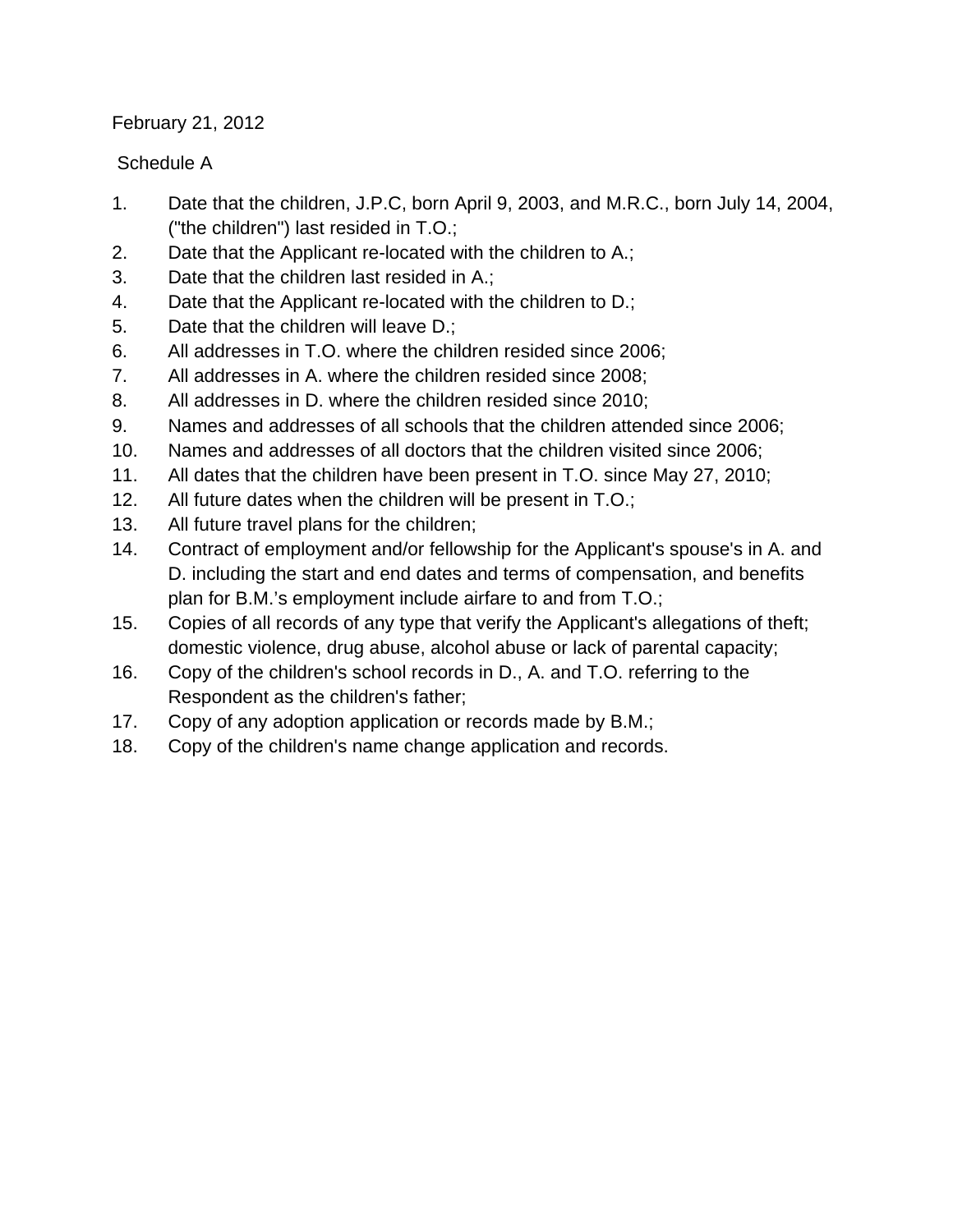# Schedule B

- 1. Dates of attendances at any and all drug treatment and/or rehabilitation programs at which you have attended and/or participated at any time, from April 9, 2003 (the date of birth of the parties' first child) to present;
- 2. A list of all drug treatment facilities and/or centres at which you have attended from April 9, 2003(the date of birth of the parties' first child) to present;
- 3. Length of any stay at any and all drug treatment facilities and/or centres at which you have attended from April 9, 2003 (the date of birth of the parties' first child) to present, including any reason(s) for non-completion of program and/or whether the facility was an out-patient or in-patient program;
- 4. Copies of records and/or notes from any and all drug treatment facilities and/or centres at which you have attended from April 9, 2003 (the date of birth of the parties' first child) to present;
- 5. Information of your involvement in any drug rehabilitation and/or treatment programs, including but not limited to the description of program, location, date of commencement, completion date, location, and/or notes regarding your attendance and/or involvement at same, from April 9, 2003 (the date of birth of the parties' first child) to present;
- 6. Information of your involvement in any alcohol rehabilitation and/or treatment programs, including but not limited to the description of program, location, date of commencement, completion date, location, and/or notes regarding your attendance and/or involvement at same, from April 9, 2003 (the date of birth of the parties' first child) to present;
- 7. Employment history from and after March 2005 to present, including but not limited to the name of the employer, salary, and hours worked;
- 8. Copies of all employment records from and a r March 2005 to present;
- 9. List of amount(s) and date(s of any and all child support payments made since October 2006 to present;
- 10. A list of all places of residences and addresses for the last six years;
- 11. Information regarding your criminal conviction in connection with the charge of assault with weapon, including but not limited copies of the agreed statement of fact (if any), copies of the plea (if any), and copies of the transcripts of trial (if any);
- 12. A list of any non-prescription drugs used and dates of use since April 9, 2003 (the date of birth of the parties' firs child) to present, including but not limited to the names of the substances used;
- 13. Copies of monthly bank statements for all acct is and credit card statements in your possession held in your name alone or jointly with another parson, from April 9, 2003 (the date of birth of the parties first child) to ;resent, including details